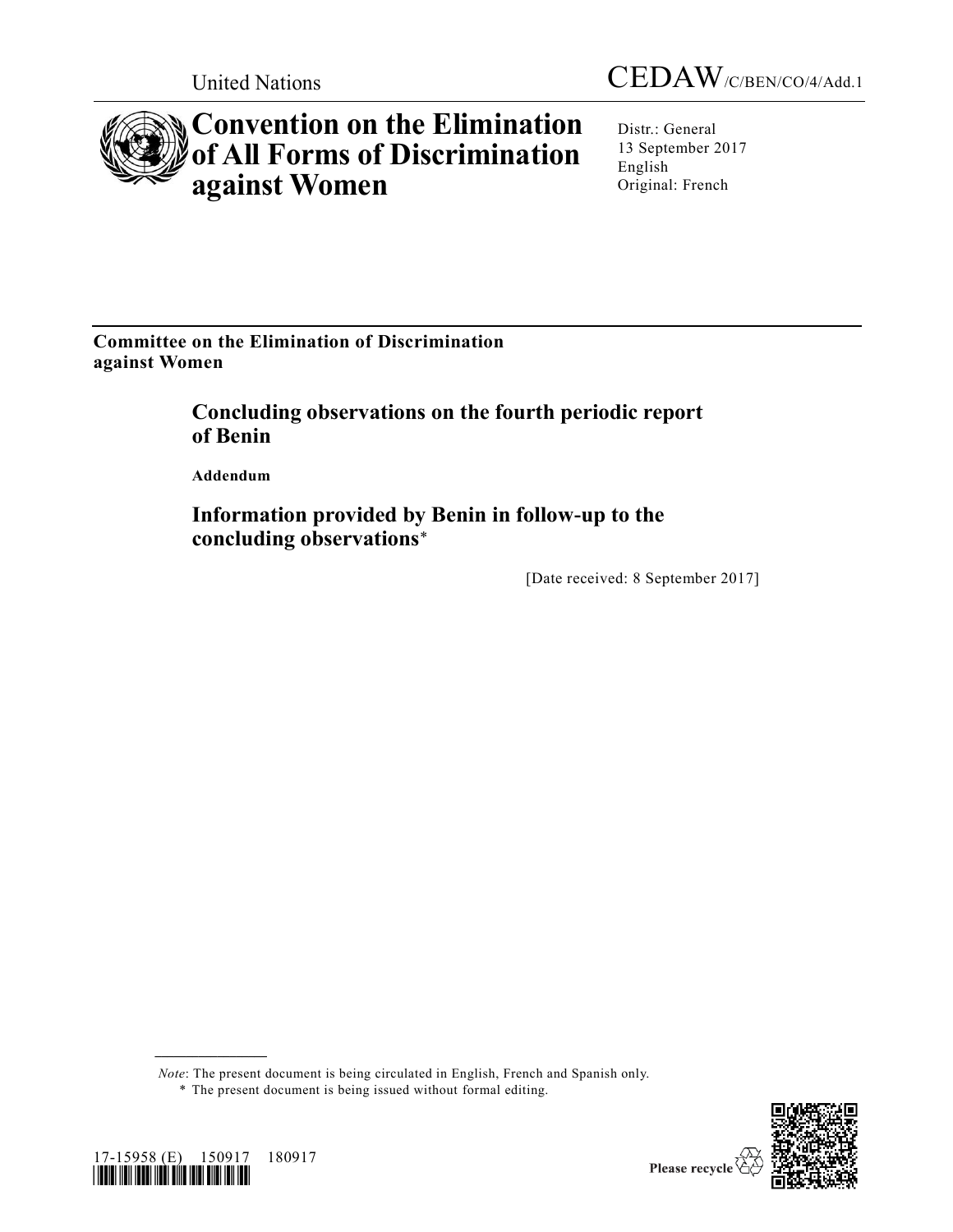### **Introduction**

1. The present report was prepared as a supplement to the fourth periodic report of Benin on the elimination of all forms of discrimination against women.

2. It provides up-to-date information on the recommendations of the Committee on the Elimination of Discrimination against Women, specifically those contained in paragraphs 29 (e) and 33 (a).

3. Pursuant to the Committee's concluding observations on the fourth periodic report of Benin adopted at its fifty-sixth session, the present follow-up report is the result of an inclusive national consultation process, in which government and civil society actors contributed to information-gathering under the coordination of the Prison Administration and Human Rights Directorate of the Ministry of Justice and Legislation.

4. The present report was considered and approved at a national workshop attended by representatives of the various line ministries concerned.

5. The report takes stock of the developments that have taken place between 2013 and 2017 with regard to the two recommendations.

#### **Recommendation 29 (e)**

6. Benin has yet to ratify the International Labour Organization Domestic Workers Convention, 2011 (No. 189). However, it has asked the International Labour Office for technical and financial support in order to carry out a study on the compliance of its national legislation, which is a prerequisite for the ratification process.

7. Benin has adopted the Children's Code (Act No. 2015-08 of 8 December 2015). Some of the Act's provisions, specifically sections 3, 4 and 5, regulate the work of *vidomegons* (children placed with foster families). Individuals who violate those provisions are liable to imprisonment or a fine, as set out in articles 353, 362 and 363 of the Children's Code.

(a) Pursuant to article 353, "anyone who disregards, flouts or violates the rights of the child as enshrined in the present Act shall be liable to imprisonment of between six (6) months and five (5) years and a fine of between one hundred and fifty thousand (150,000) and five hundred thousand (500,000) CFA francs".

(b) Pursuant to article 362, "parents or any other individuals who force a child under the age of fourteen (14) to work as a street vendor shall be liable to a fine of between one hundred thousand (100,000) and one hundred and fifty thousand  $(150,000)$ ".

(c) Pursuant to article 363, "anyone guilty of abusing a *vidomegon* shall be liable to imprisonment of between six (6) months and two (2) years and a fine of between two hundred thousand (200,000) and five hundred thousand (500,000) CFA francs, without prejudice to the stiffer penalties set out in the Criminal Code in the event of injury, disability or death.

8. Benin has also adopted a national child protection policy, together with a plan of action approved in 2016. In addition to legislation, practical measures have been taken on the ground. These include:

(a) The carrying out of a national survey in 2013 on child labour in the three main markets of Benin, as a result of which seven thousand eight hundred and eighty two (7,882) children aged 5 to 17 were identified as being in a situation of economic exploitation;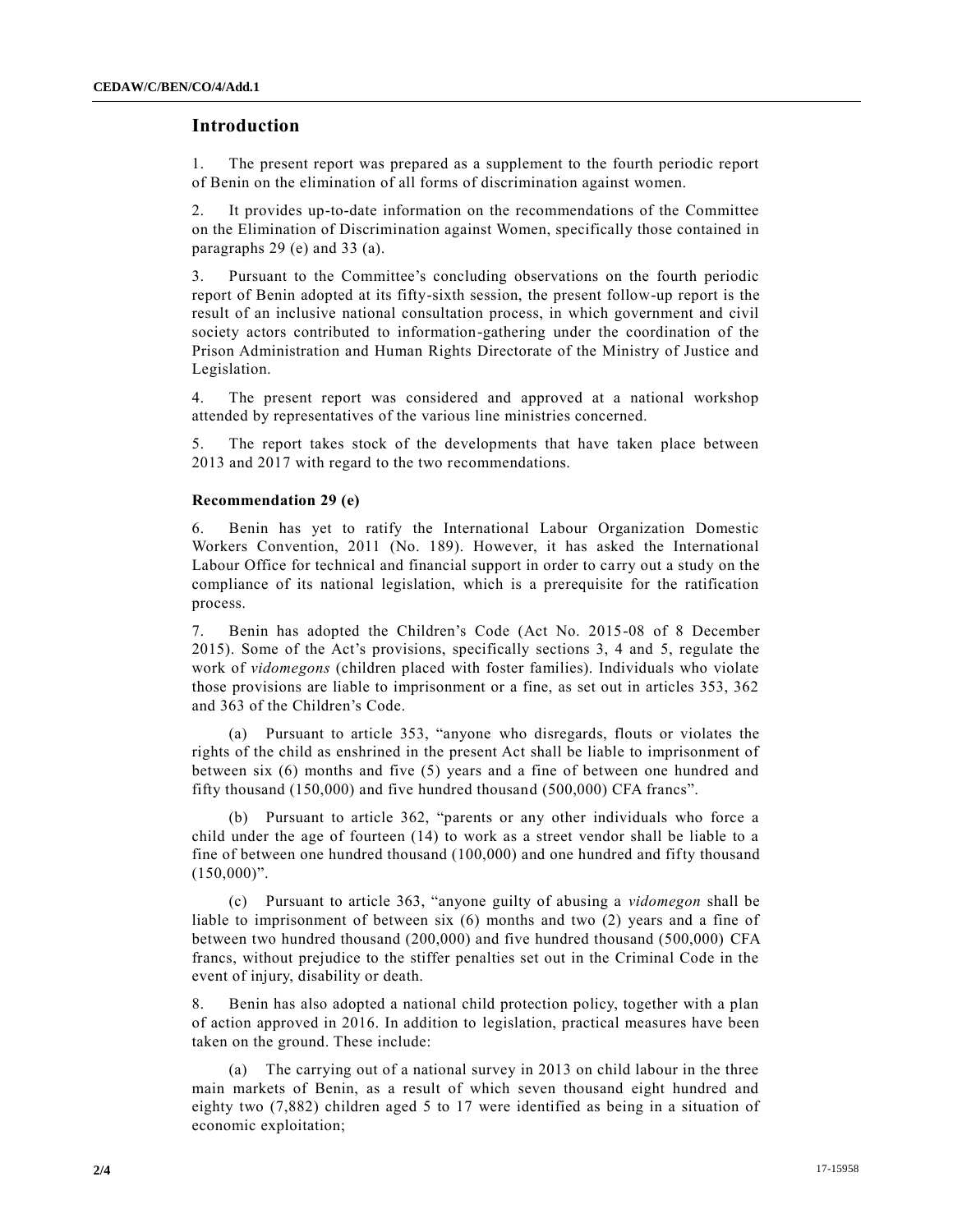(b) The holding of awareness-raising campaigns aimed at market-goers in special status cities, specifically Cotonou, Porto-Novo and Parakou, by the Ministry of Labour with support from the United Nations Children's Fund. At the end of the 2017 awareness-raising campaign, inspections were carried out and six hundred and twenty six (626) children under the age of 14 were identified as being in a situation of economic exploitation. Eighty (80) of the children were taken away as a matter of course and provided with psychosocial support by the Central Office for the Protection of Minors and the Prevention of Human Trafficking so that they coul d be returned to their families;

(c) The development and implementation of a national action plan to combat the worst forms of child labour. The goal of the plan is to ensure, as a priority, that such forms of labour are eliminated by 2015. The plan revolves around six primary areas:

- Harmonization of the legal framework;
- Information, awareness-raising and advocacy;
- Education and training;
- Reduction of households' socioeconomic vulnerability;
- Protection and care of victims of the worst forms of child labour, including the monitoring of children;
- Expansion of knowledge bases and strengthening of institutional mechanisms for achieving and maintaining the changes called for by the national action plan.
- 9. The plan is due to be evaluated in December 2017.

10. With regard to the monitoring of the working conditions of children employed as *vidomegons*, it should be noted that the social legislation in force does not provide for home inspections. However, when victims of domestic work report their cases to the labour inspectorate, it supports them in exercises their rights, even though the relevant statistical data is not yet available.

11. With regard to girls' enrolment in school, the following measures have been taken:

(a) Exemption from school fees for all students in preschool and primary school;

(b) Exemption from school fees for girls in secondary school;

(c) Partial exemption from school fees for girls in technical and vocational schools;

(d) Arrangements for keeping economically vulnerable girls in school.

#### **Recommendation 33 (a)**

12. Act No. 2005-31 of 10 April 2006 on the prevention, treatment and control of HIV/AIDS is being revised.

13. The care of persons living with HIV/AIDS includes medical, psychosocial and nutritional care, as well as support for income-generating activities. Medical care includes the provision of antiretroviral drugs, treatment for opportunistic infections, monitoring of the CD4 cell count twice a year and viral load monitoring.

14. With regard to expanding the provision of antiretrovirals, national coverage is at 55 per cent, with the number of persons living with HIV/AIDS served having increased from 25,000 in 2014 to 40,000 in 2017.